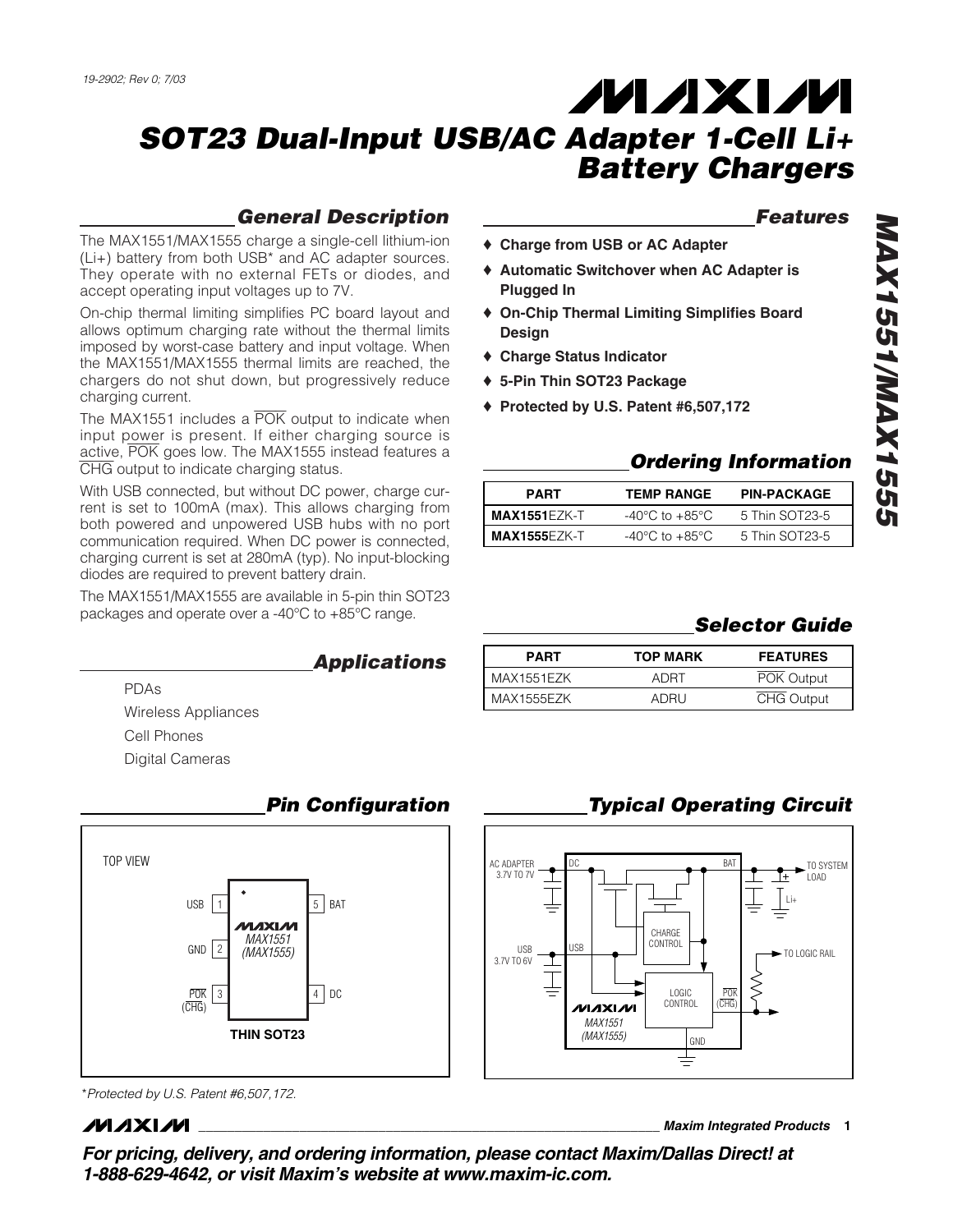## **ABSOLUTE MAXIMUM RATINGS**

| Continuous Power Dissipation ( $T_A = +70^{\circ}C$ ) |  |
|-------------------------------------------------------|--|
| 5-Pin Thin SOT23 (derate 9.1mW/°C above +70°C)727mW   |  |

| Operating Temperature Range 40°C to +85°C |  |
|-------------------------------------------|--|
| Junction Temperature Range 40°C to +150°C |  |
| Storage Temperature Range -65°C to +150°C |  |
| Lead Temperature (soldering, 10s)+300°C   |  |

Stresses beyond those listed under "Absolute Maximum Ratings" may cause permanent damage to the device. These are stress ratings only, and functional operation of the device at these or any other conditions beyond those indicated in the operational sections of the specifications is not implied. Exposure to absolute maximum rating conditions for extended periods may affect device reliability.

## **ELECTRICAL CHARACTERISTICS**

 $(V_{DC} = 5V$ ,  $V_{USE} = 0$ ,  $I_{BAT} = 0$ ,  $C_{BAT} = 1 \mu F$ ,  $T_A = 0^\circ C$  to  $+85^\circ C$ , unless otherwise noted.)

| <b>PARAMETER</b><br><b>CONDITIONS</b>                                                              |                                                                                      | <b>MIN</b> | <b>TYP</b>      | <b>MAX</b>     | <b>UNITS</b> |
|----------------------------------------------------------------------------------------------------|--------------------------------------------------------------------------------------|------------|-----------------|----------------|--------------|
| <b>DC</b>                                                                                          |                                                                                      |            |                 |                |              |
| DC Voltage Range                                                                                   | (Note 1)                                                                             | 3.7        |                 | 7.0            | $\vee$       |
| DC to BAT Voltage Range                                                                            |                                                                                      | 0.1        |                 | 6.0            | $\vee$       |
| DC Undervoltage Lockout<br>Threshold                                                               | Input rising, 430mV hysteresis, V <sub>BAT</sub> = 3V (Note 1)                       | 3.75       | 3.95            | 4.15           | $\vee$       |
| DC Supply Current                                                                                  |                                                                                      |            | 1.75            | 3              | mA           |
| DC to BAT On-Resistance                                                                            | $V_{\text{DC}} = 3.7V$ , $V_{\text{BAT}} = 3.6V$                                     |            | 1               | 2              | Ω            |
| DC to BAT Dropout Voltage                                                                          | When charging stops, $V_{BAT} = 4V$ ,<br>DC falling, 200mV hysteresis                | 30         | 60              | 90             | mV           |
| <b>USB</b>                                                                                         |                                                                                      |            |                 |                |              |
| USB Voltage Range                                                                                  | (Note 1)                                                                             | 3.7        |                 | 6.0            | $\vee$       |
| <b>USB Undervoltage Threshold</b>                                                                  | Input rising, 430mV hysteresis, $V_{DC} = 0$ ,<br>3.75<br>$V_{BAT} = 3V$ (Note 1)    |            | 3.95            | 4.15           | $\vee$       |
| <b>USB Supply Current</b>                                                                          | $V_{\text{USB}} = 5V$ , $V_{\text{DC}} = 0$                                          |            | 1.65            | 3              | mA           |
| USB to BAT On-Resistance                                                                           | $V_{\text{USB}} = 3.7V$ , $V_{\text{BAT}} = 3.6V$ , $V_{\text{DC}} = 0$              |            | 2               | $\overline{4}$ | Ω            |
| USB to BAT Dropout Voltage                                                                         | When charging stops, $V_{BAT} = 4V$ ,<br>USB falling, 200mV hysteresis, $V_{DC} = 0$ |            | 60              | 90             | mV           |
| <b>BAT</b>                                                                                         |                                                                                      |            |                 |                |              |
| <b>BAT Regulation Voltage</b>                                                                      | $V_{DC}$ or $V_{USE} = 5V$                                                           | 4.158      | 4.2             | 4.242          | V            |
| DC Charging Current                                                                                | $V_{BAT} = 3.3V$ , $V_{USB} = 0$ , $V_{DC} = 5V$                                     | 220        | 280             | 340            | mA           |
| <b>USB Charging Current</b>                                                                        | $V_{BAT} = 3.3V$ , $V_{DC} = 0$ , $V_{USB} = 5V$                                     | 80         | 90              | 100            | mA           |
| <b>BAT Prequal Threshold</b>                                                                       | VBAT rising, 100mV hysteresis                                                        | 2.9        | 3               | 3.1            | $\vee$       |
| Prequalification Charging Current                                                                  | $VBAT = 2.8V$                                                                        | 20         | 40              | 80             | mA           |
| <b>BAT Leakage Current</b>                                                                         | $V_{DC}$ = $V_{USB}$ = 0, $V_{BAT}$ = 4.2V                                           |            |                 | 5              | μA           |
| POK, CHG, AND THERMAL LIMIT                                                                        |                                                                                      |            |                 |                |              |
| <b>CHG</b> Threshold                                                                               | Charge current where CHG goes high,<br>IBAT falling, 50mA hysteresis                 | 25         | 50              | 100            | mA           |
| CHG, POK Logic-Low Output                                                                          | $l$ $\overline{CHG}$ , $l$ $\overline{POK}$ = 10mA                                   |            | 150             | 300            | mV           |
| CHG, POK Leakage Current                                                                           | $VCHG$ , $VPOK = 6V$ , $T_A = +25°C$                                                 |            | 0.001           | $\mathbf{1}$   | μA           |
| Charge current reduced by 17mA/°C above this<br>Thermal-Limit Temperature<br>$+110$<br>temperature |                                                                                      |            | $\rm ^{\circ}C$ |                |              |

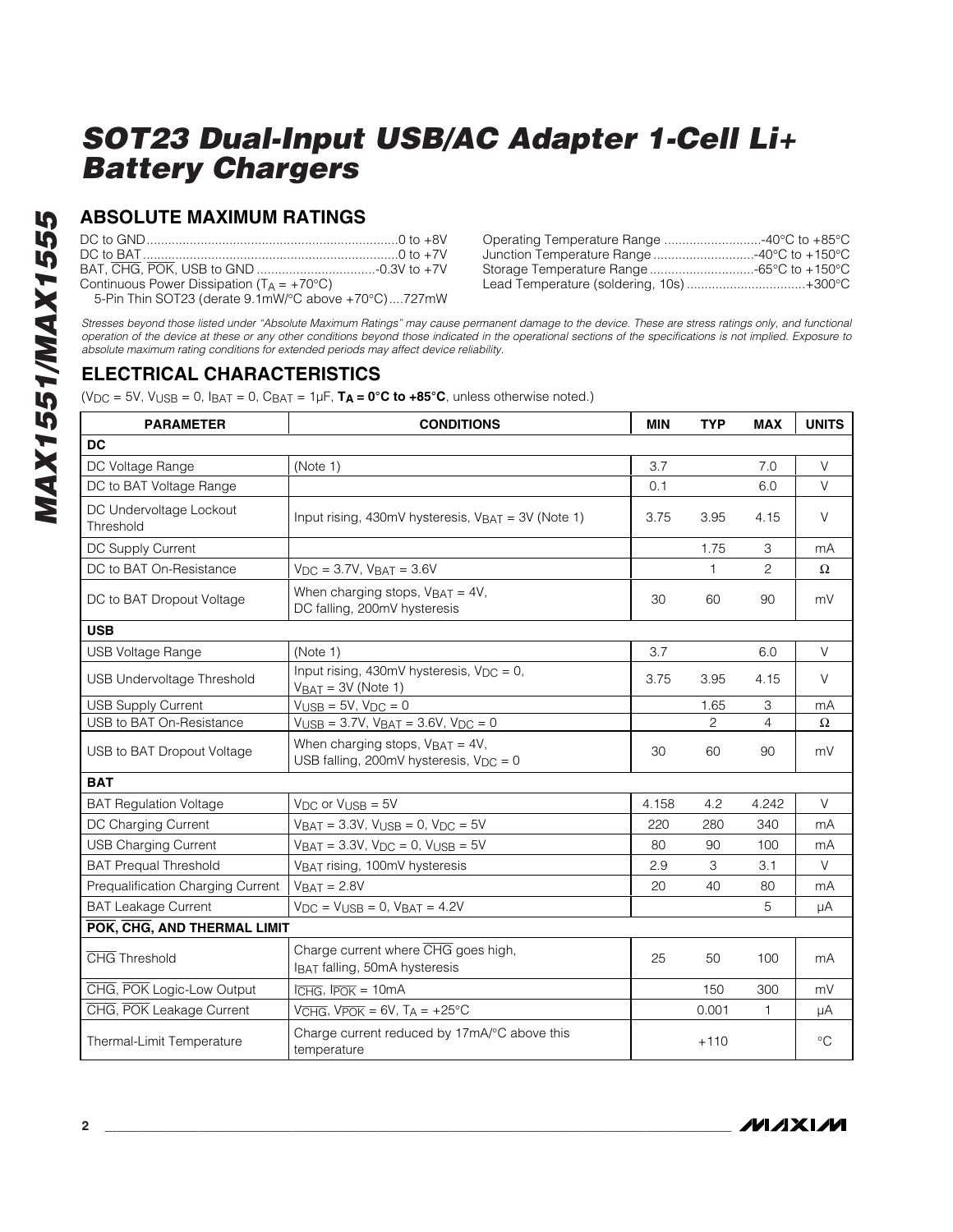## **ELECTRICAL CHARACTERISTICS**

 $(V_{DC} = 5V, V_{USB} = 0, I_{BAT} = 0, C_{BAT} = 1 \mu F, T_A = -40^\circ C \text{ to } +85^\circ C$ , unless otherwise noted.) (Note 2)

| <b>PARAMETER</b>                             | <b>CONDITIONS</b>                                                                    | <b>MIN</b> | <b>MAX</b>     | <b>UNITS</b> |
|----------------------------------------------|--------------------------------------------------------------------------------------|------------|----------------|--------------|
| <b>DC</b>                                    |                                                                                      |            |                |              |
| DC Voltage Range                             | (Note 1)                                                                             | 3.7        | 7.0            | $\vee$       |
| DC to BAT Voltage Range                      |                                                                                      | 0.1        | 6.0            | $\vee$       |
| DC Undervoltage Lockout<br>Threshold         | Input rising, 430mV hysteresis, $V_{BAT} = 3V$ (Note 1)                              | 3.75       | 4.15           | $\vee$       |
| DC Supply Current                            |                                                                                      |            | З              | mA           |
| DC to BAT On-Resistance                      | $V_{DC} = 3.7V$ , $V_{BAT} = 3.6V$                                                   |            | $\overline{2}$ | Ω            |
| DC to BAT Dropout Voltage                    | When charging stops, VBAT = 4V, DC falling, 200mV<br>hysteresis                      | 30         | 95             | mV           |
| <b>USB</b>                                   |                                                                                      |            |                |              |
| <b>USB Voltage Range</b>                     | (Note 1)                                                                             | 3.7        | 6.0            | $\vee$       |
| <b>USB Undervoltage Lockout</b><br>Threshold | Input rising, 430mV hysteresis, $V_{DC} = 0$ , $V_{BAT} = 3V$<br>(Note 1)            | 3.75       | 4.15           | $\vee$       |
| <b>USB Supply Current</b>                    | $V_{\text{USB}} = 5V$ , $V_{\text{DC}} = 0$                                          |            | 3              | mA           |
| USB to BAT On-Resistance                     | $V_{\text{USB}} = 3.7V$ , $V_{\text{BAT}} = 3.6V$ , $V_{\text{DC}} = 0$              |            | $\overline{4}$ | $\Omega$     |
| USB to BAT Dropout Voltage                   | When charging stops, $V_{BAT} = 4V$ , USB falling, 200mV<br>hysteresis, $V_{DC} = 0$ | 30         | 95             | mV           |
| <b>BAT</b>                                   |                                                                                      |            |                |              |
| <b>BAT Regulation Voltage</b>                | $V_{DC}$ or $V_{USE} = 5V$                                                           | 4.141      | 4.259          | $\vee$       |
| DC Charging Current                          | $V_{BAT} = 3.3V$ , $V_{USER} = 0$ , $V_{DC} = 5V$                                    | 220        | 340            | mA           |
| <b>USB Charging Current</b>                  | $V_{BAT} = 3.3V$ , $V_{DC} = 0$ , $V_{USB} = 5V$                                     | 80         | 100            | mA           |
| <b>BAT Prequal Threshold</b>                 | VBAT rising, 100mV hysteresis                                                        | 2.9        | 3.1            | V            |
| Prequalification Charging Current            | $VBAT = 2.8V$                                                                        | 20         | 80             | mA           |
| <b>BAT Leakage Current</b>                   | $V_{DC}$ = $V_{USB}$ = 0, $V_{BAT}$ = 4.2V                                           |            | 5              | μA           |
| POK, CHG                                     |                                                                                      |            |                |              |
| <b>CHG</b> Threshold                         | Charge current where CHG goes high,<br>IBAT falling, 50mA hysteresis                 | 25         | 100            | mA           |
| CHG, POK Logic-Low Output                    | $l$ $\overline{CHG}$ , $l$ $\overline{POK}$ = 10 $mA$                                |            | 300            | mV           |
| CHG, POK Leakage Current                     | $VCHG$ , $VPOK = 6V$ , $TA = +25°C$                                                  |            | 1              | μA           |

**Note 1:** The input undervoltage lockout has 430mV of hysteresis. The charger turns on when an input rises to 3.95V (typ), and turns off when it falls below 3.52V.

**Note 2:** Specifications to -40°C are guaranteed by design, not production tested.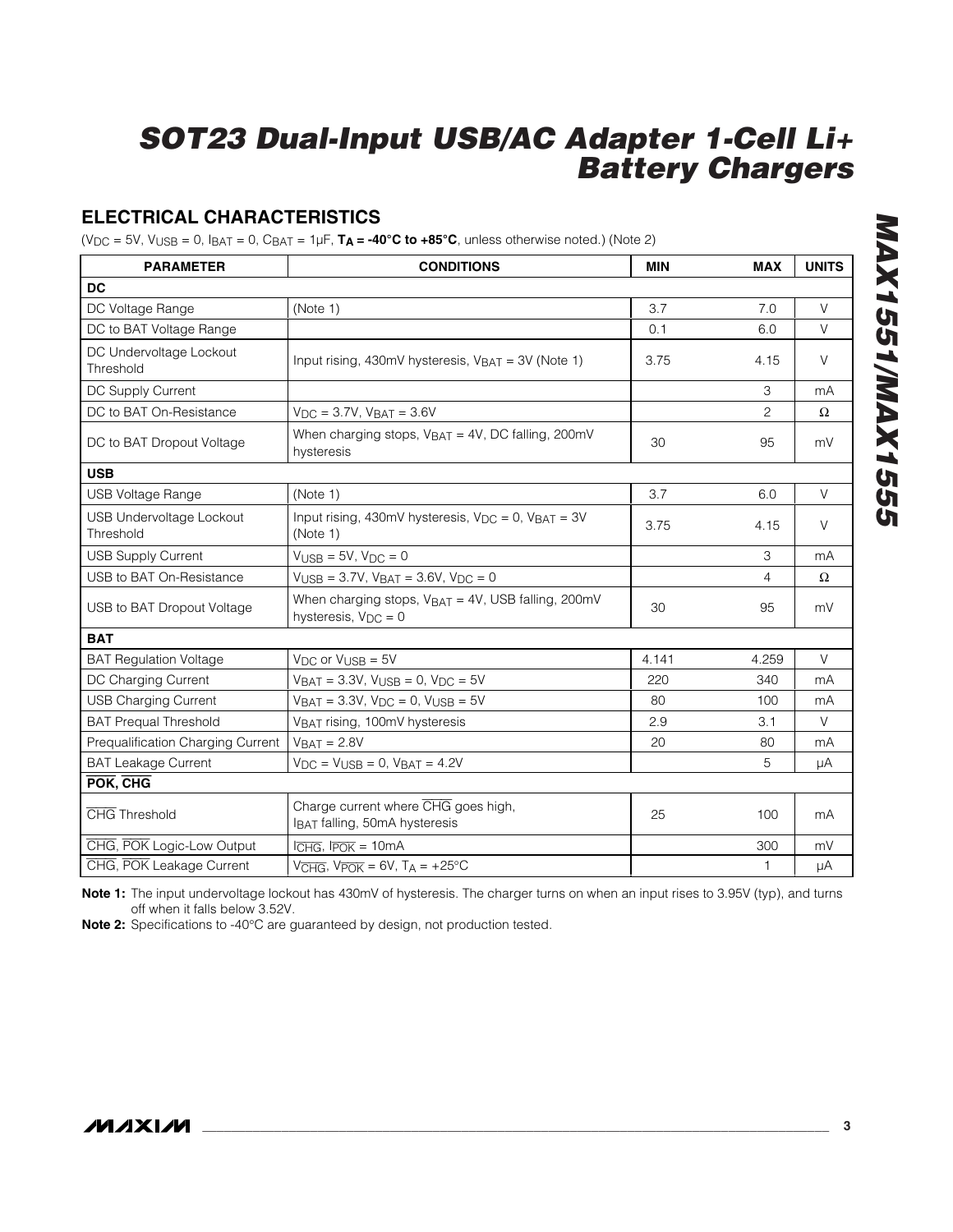Typical Operating Characteristics

 $(V_{DC} = 5V$ ,  $V_{USB} = 0$ ,  $I_{BAT} = 0$ ,  $C_{BAT} = 1 \mu F$ ,  $T_A = +25°C$ , unless otherwise noted.)



*IVIXIM*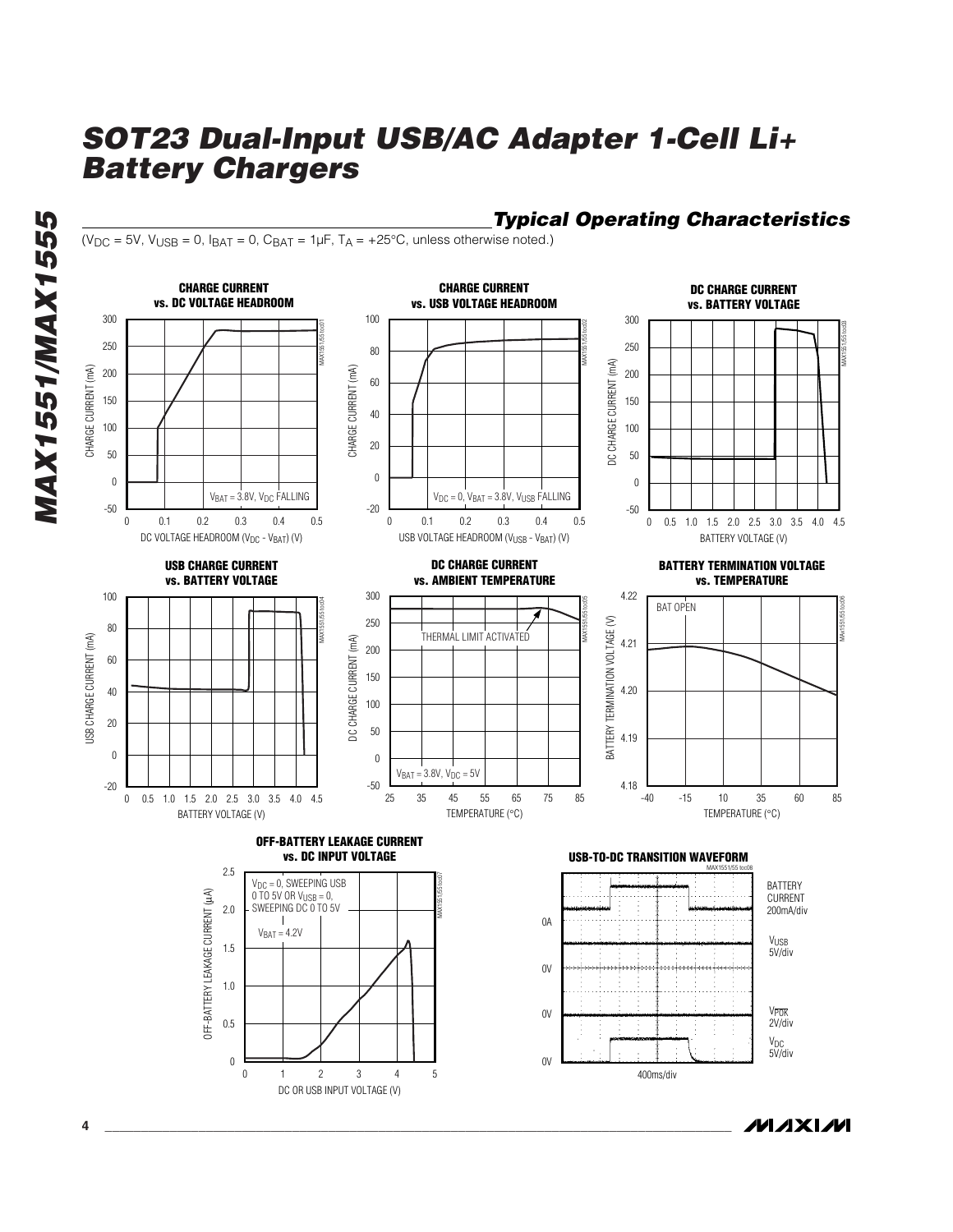## Pin Description

| <b>PIN</b>    | <b>NAME</b> | <b>FUNCTION</b>                                                                                                                                                                                                                                                                                                              |
|---------------|-------------|------------------------------------------------------------------------------------------------------------------------------------------------------------------------------------------------------------------------------------------------------------------------------------------------------------------------------|
|               | <b>USB</b>  | USB Port Charger Supply Input. USB draws up to 100mA to charge the battery. Decouple USB with a 1µF<br>ceramic capacitor to GND.                                                                                                                                                                                             |
| $\mathcal{P}$ | <b>GND</b>  | Ground                                                                                                                                                                                                                                                                                                                       |
|               | <b>POK</b>  | Power-OK Active-Low Open-Drain Charger Status Indicator. POK pulls low when either charger source is<br>present (MAX1551 only).                                                                                                                                                                                              |
| 3             | CHG         | Active-Low Open-Drain Charge Status Indicator. CHG pulls low when the battery is charging. CHG goes to a<br>high-impedance state, indicating the battery is fully charged, when the charger is in voltage mode and<br>charge current falls below 50mA. CHG is high impedance when both input sources are low (MAX1555 only). |
| 4             | DC.         | DC Charger Supply Input for an AC Adapter. DC draws 280mA to charge the battery. Decouple DC with a<br>1µF ceramic capacitor to GND.                                                                                                                                                                                         |
| 5             | <b>BAT</b>  | Battery Connection. Decouple BAT with a 1µF ceramic capacitor to GND.                                                                                                                                                                                                                                                        |

## Detailed Description

The MAX1551/MAX1555 charge a single-cell Li+ battery from both USB and AC adapter sources, enabling portable users to forgo carrying a wall cube. These devices operate with no external FETs or diodes, and accept operating input voltages up to 7V.

An internal thermal control loop simplifies PC board layout and allows optimum charging rate without the thermal limits imposed by worst-case battery and input voltage. When the MAX1551/MAX1555 thermal limits are reached, the chargers do not shut down, but simply reduce charging current by 17mA/°C above a die temperature of +110°C.

With USB connected, but without DC power, the charge current is set to 100mA (max). This allows charging from both powered and unpowered USB hubs with no port communication required. When DC power is connected, charging current is set at 280mA (typ). The MAX1551/MAX1555 do not feature an enable input. Once power is connected to USB and/or DC, the charger is on.

When input power is removed, battery leakage current is less than 5µA. No input-blocking diodes are required to prevent battery drain. Insert a diode at DC (the adapter input) if protection from negative voltage inputs (reversed-polarity adapter plugs) is required.

#### USB to Adapter Power Handoff

The MAX1551/MAX1555 can charge from either the USB input or the DC input. The battery does not charge from both sources at the same time. The MAX1551/ MAX1555 automatically detect the active input and charge from that. If both power sources are active, the DC input takes precedence. The switchover between DC and USB is detailed in Table 1.

#### MAX1551 Power-OK (POK)

The MAX1551's POK is an active-low, open-drain output that goes low when V<sub>DC</sub> or V<sub>USB</sub> is above 3.95V. POK can be used as a logic output or can drive an LED. POK indicates the charger is connected to input power and is charging.

#### MAX1555 Charge Status (CHG)

The MAX1555's CHG is an active-low, open-drain charge status indicator. CHG pulls low when the battery is charging (whenever USB or DC are powered) and charge current is greater than 50mA. CHG indicates when the battery is fully charged by going high impedance when the charger is in voltage mode and charge current falls below 50mA. Charging does not stop when CHG goes high. CHG is low in precharge mode.

### **Table 1. USB and DC Input Selection**

| $V_{DC}$ > 7V OR $V_{USE}$ > 6V                     | $V_{DC}$ > 3.95V AND<br><b>VUSB DON'T CARE</b> | $V_{DC}$ < 3.52V AND<br>3.95V < V <sub>USE</sub> < 6V | $V_{DC}$ AND $V_{USE}$ < 3.52V |
|-----------------------------------------------------|------------------------------------------------|-------------------------------------------------------|--------------------------------|
| Exceeds operating input range. Not allowed. See the | 280mA (typ)                                    | $100mA$ (max)                                         | Undervoltage lockout           |
| Absolute Maximum Ratings section.                   | charging from DC                               | charging from USB                                     |                                |

 $(V_{DC})$  takes precedence when both inputs are present.)

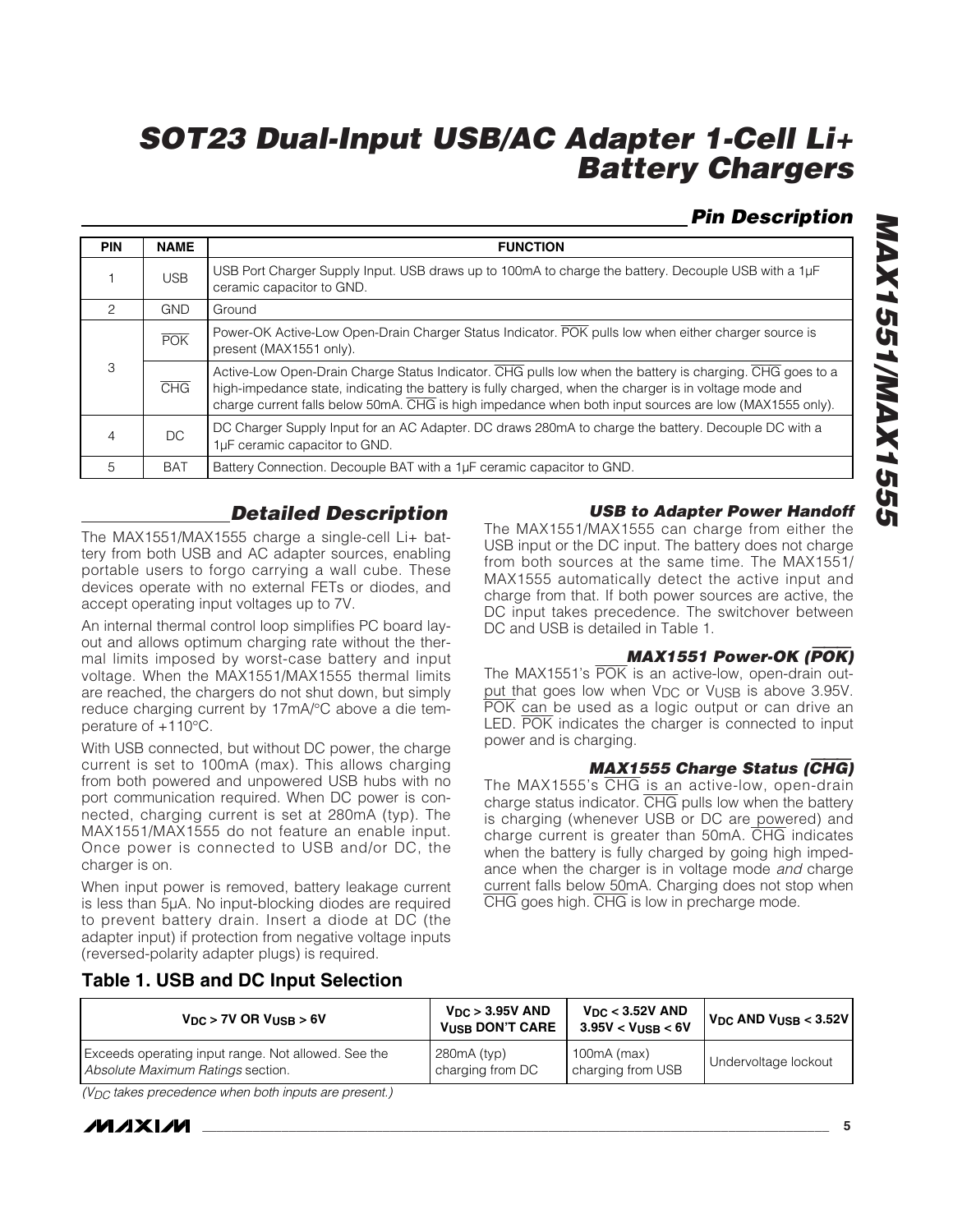#### **Precharge Current**

The MAX1551/MAX1555 feature a precharge current to protect deeply discharged cells. If V<sub>BAT</sub> is less than 3V, the device enters precharge mode where charging current is limited to 40mA.

#### Package Thermal Limiting

On-chip thermal limiting in the MAX1551/MAX1555 simplifies PC board layout and allows charging rates to be optimized without the limits imposed by worst-case battery and input voltages. The device reduces the power dissipation at BAT to prevent overheating. This allows the board design to be optimized for compact size and typical thermal conditions. When the MAX1551/ MAX1555 thermal limits are reached, the chargers do not shut down, but progressively reduce charging current by 17mA/°C above a die temperature of +110°C. Solder the MAX1551/MAX1555s' GND to a large ground plane to help dissipate power and keep the die temperature below the thermal limit. The USB charge current of 100mA is unlikely to induce thermal limiting.

#### Bypass Capacitors

Use ceramic bypass capacitors at DC, USB, and BAT. Mount these capacitors within 1cm of their respective pins. X7R and X5R dielectrics are recommended.

#### Chip Information

TRANSISTOR COUNT: 541 PROCESS: BiCMOS

### Typical Application Circuit

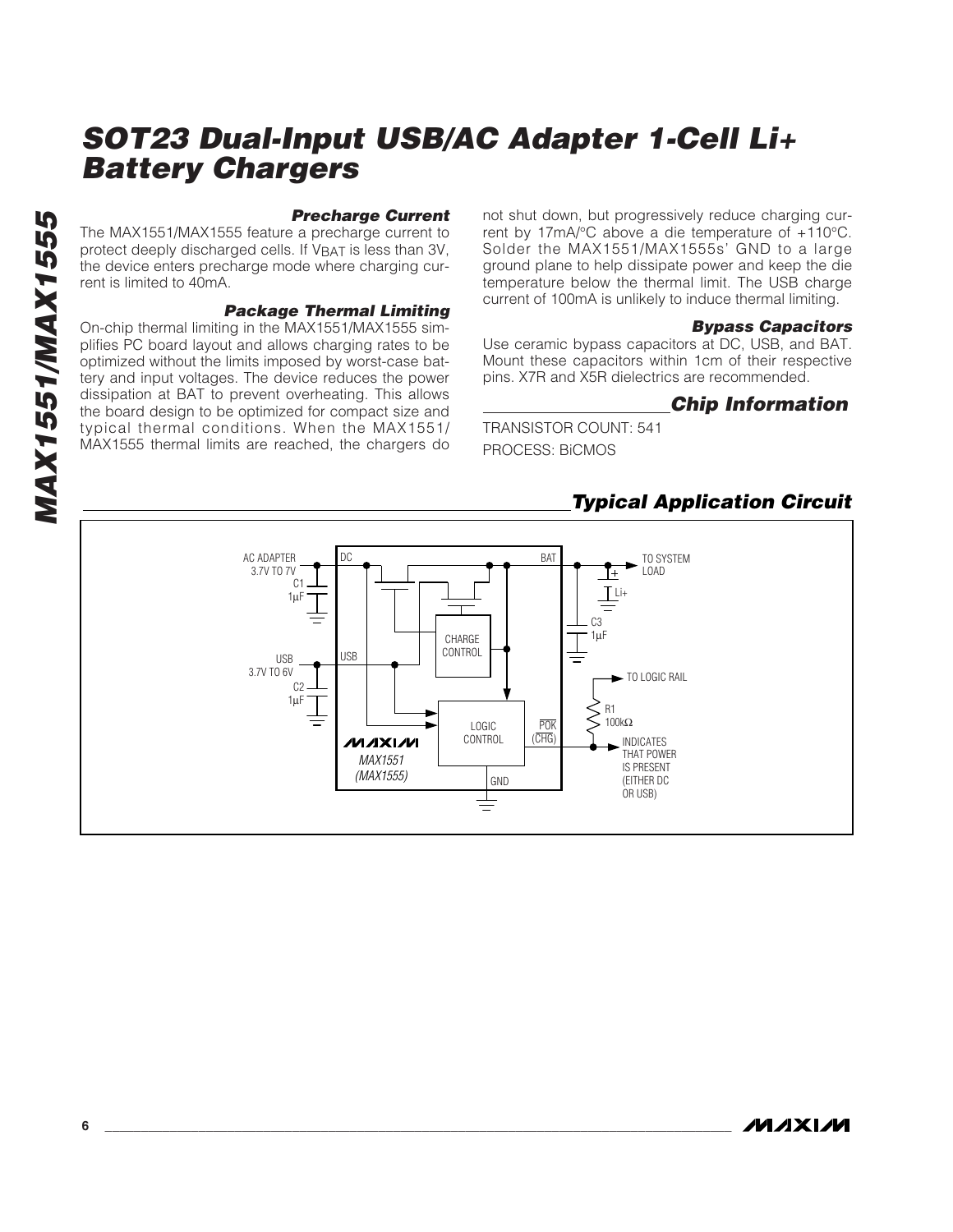## Package Information

(The package drawing(s) in this data sheet may not reflect the most current specifications. For the latest package outline information, go to **[www.maxim-ic.com/packages](http://www.maxim-ic.com/packages)**.)